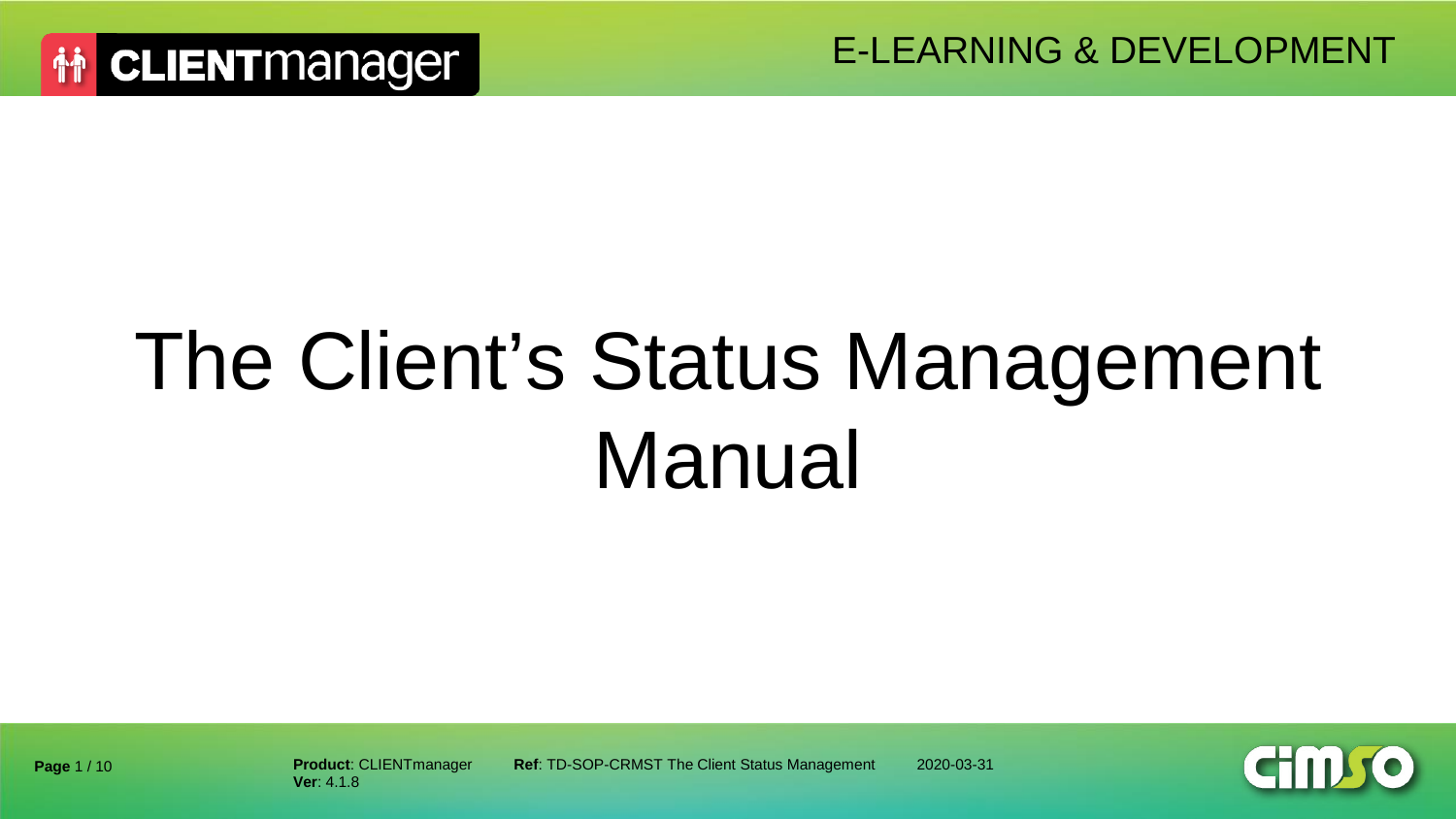#### **What Is A Status?**

A status is what we label our clients as, if you have conference. For example: The conference is Culinary expo. You are aware there is going to be another expo in 5 months. You can already in 2 months time market your hotel to the clients for accommodation and create a package that includes the transport / shuffle services as well.

#### **Why Have A Status?**

The statuses help for a marketing tool and for client experience improvement

#### **When Do You Use A Status?**

You can use any time, the idea is to use it for marketing purposes and for client experience improvement.

Think of the rugby, people travel across country and overseas to watch the games live. If you know your client is a rugby fan and is only staying at your hotel for accommodation and distance to the stadium. You would want to exploit that knowledge of marketing to them accommodation on upcoming games.

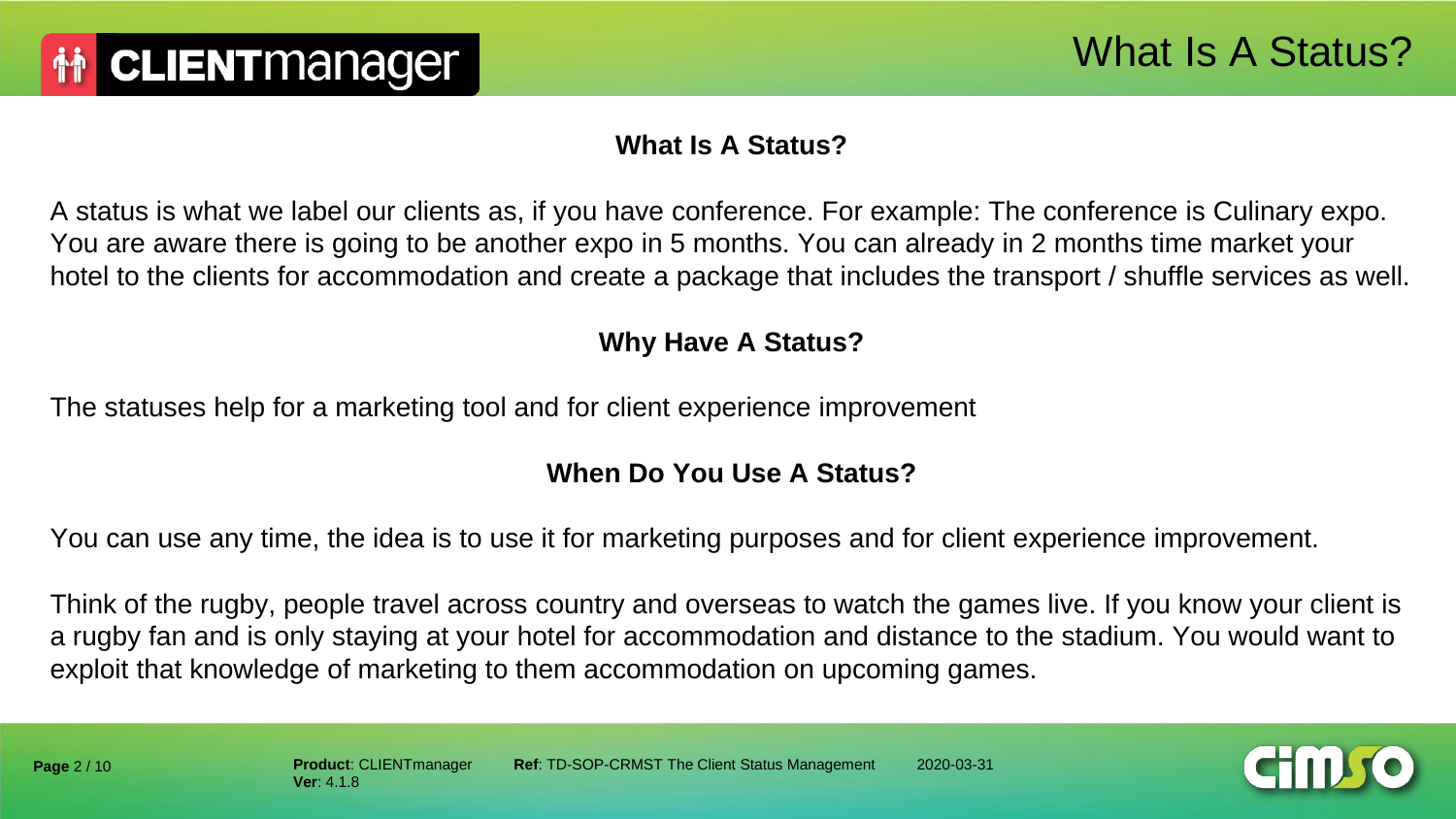# **赫 CLIENT** manager

## The Wheel: Customer Centric Design



#### **CUSTOMER CENTRIC DESIGN**

- Identify  $-$  CDP  $-$  customer data platform with extensive CRM
- Connect Single or bulk blast e-mail, SMS, fax and snail-mail
- Collaborate Local server to Web and mobile device data interchange
- Live Food, Beverage and Retail points of sale with stock control and procurement
- Play Schedule and manage Golf, SPA and Leisure activities
- Rest Reservations, Lodging PMS, Leasing and **Timeshare**
- Finance GAAP, IAS and IFRS financial control to balance sheet



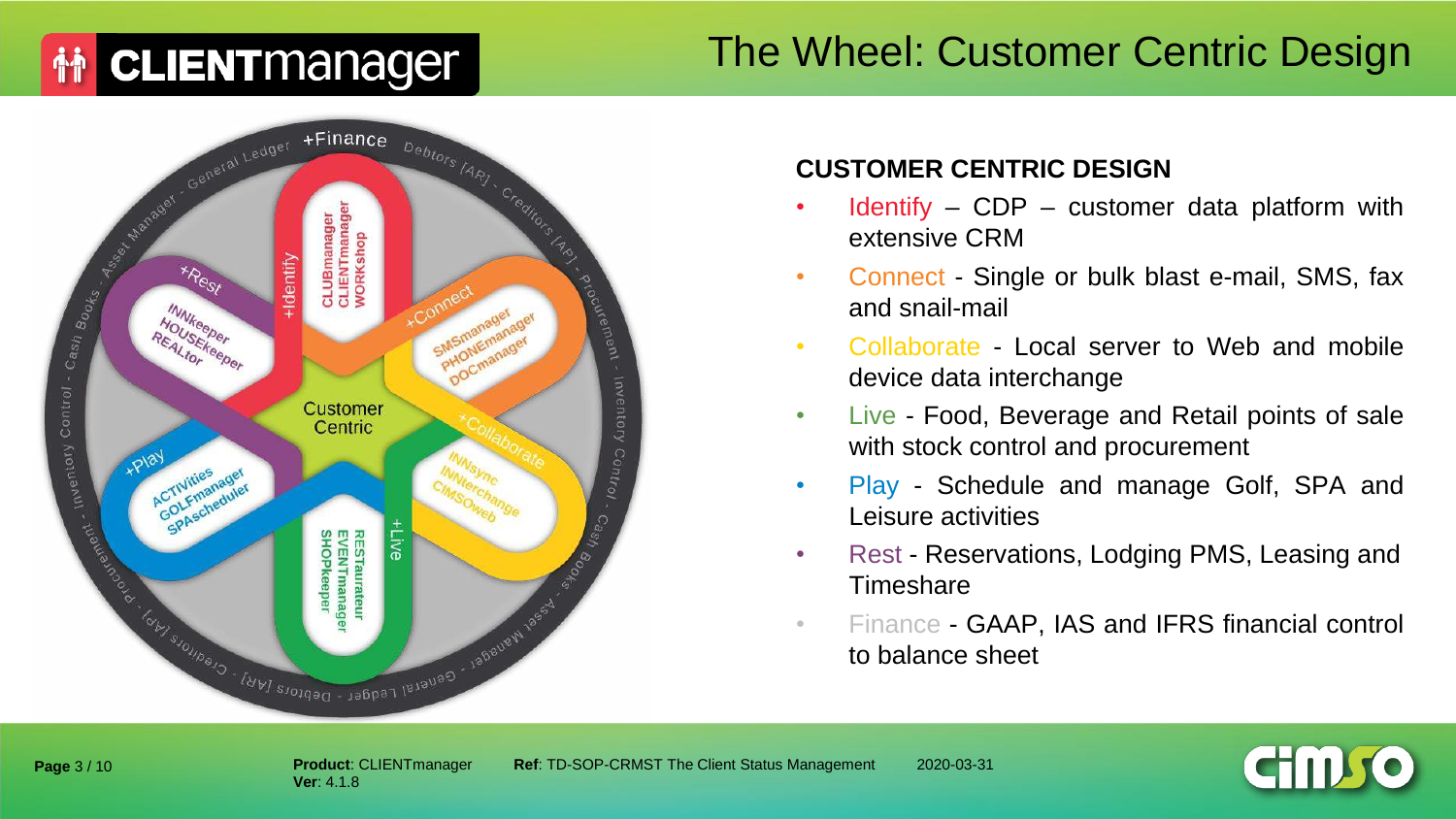#### Logging Into Administration

|    | STILL C Menu      |
|----|-------------------|
|    | Administration    |
|    | Golfer            |
| G  | ActivityScheduler |
|    | SpaScheduler      |
|    | Restaurateur      |
|    | ShopKeeper        |
| 4  | AssetManager      |
|    | WebRes            |
| ୍ୟ | InnSync           |
| 圆  | Fax Server        |
|    | Phoneman          |
|    | TimeKeeper        |
|    | Configuration     |
|    | <b>EXEUP</b>      |
|    | Close Menu        |
| ×  | <b>Exit Menu</b>  |

Start your **CiMSO Menu**, select the **Administration**. Use your given **Login ID** and **Password** to log in

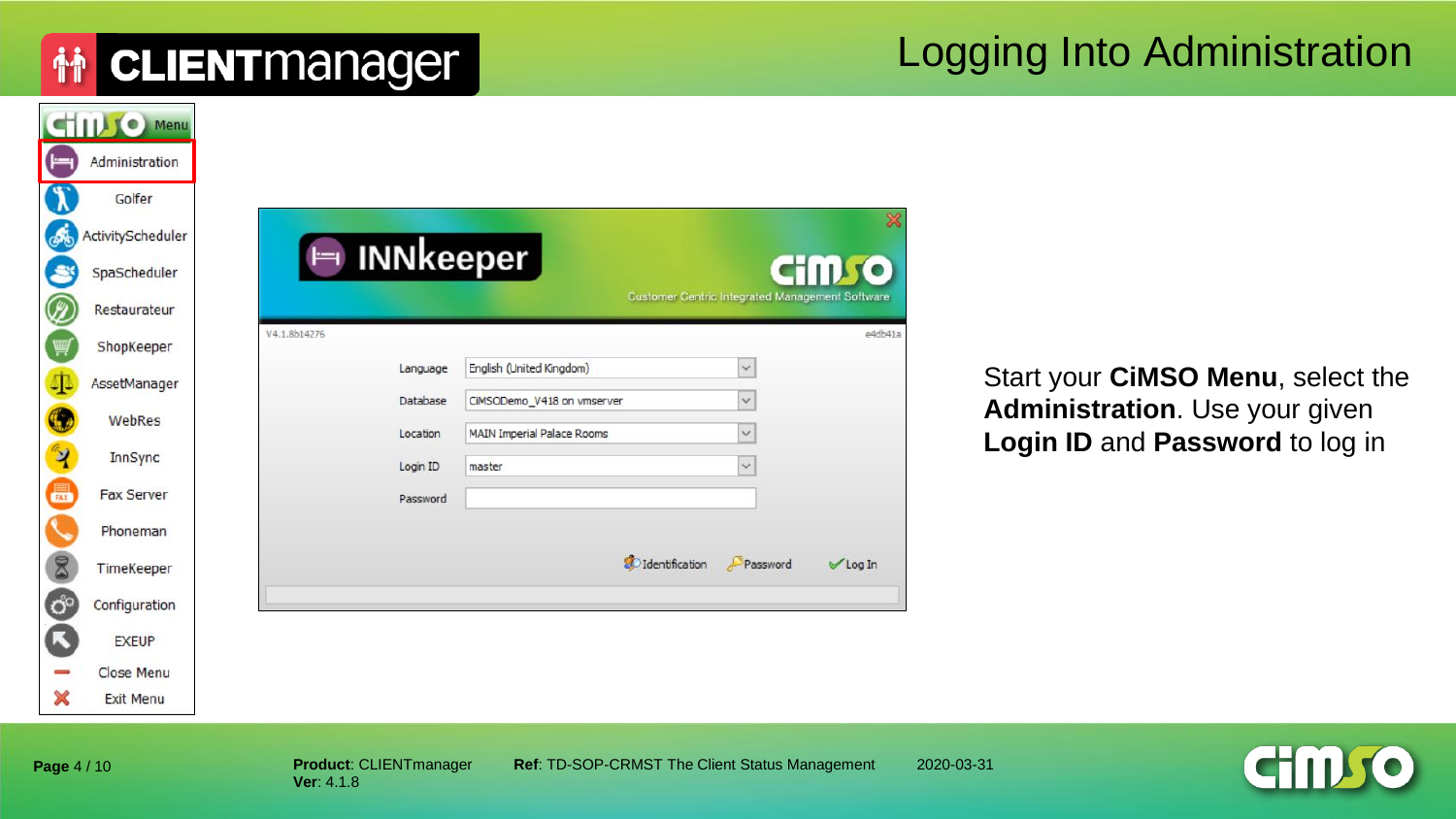#### Administration

|           |                         |                   | G INNkeeper - Licensed to Imperial Palace - LoginID: MASTER |                                       |                                                                                                                                     |                                                                                                                                                                                                                                                           |              |                       | $\equiv$       | $\Box$<br>$\times$ |
|-----------|-------------------------|-------------------|-------------------------------------------------------------|---------------------------------------|-------------------------------------------------------------------------------------------------------------------------------------|-----------------------------------------------------------------------------------------------------------------------------------------------------------------------------------------------------------------------------------------------------------|--------------|-----------------------|----------------|--------------------|
| Shortcuts |                         | <b>CR</b> Clients | Reservations                                                | Property                              | Products/Servi                                                                                                                      |                                                                                                                                                                                                                                                           | Task Manager | <b>&amp;</b> Workflow |                | Tickets            |
|           |                         | $\mathcal{C}$     | ۵                                                           | <b>EN</b> Links                       | Tasks<br><b>K</b> Visuals                                                                                                           | $\begin{picture}(120,140)(-0.000,0.000)(-0.000,0.000)(-0.000,0.000)(-0.000,0.000)(-0.000,0.000)(-0.000,0.000)(-0.000,0.000)(-0.000,0.000)(-0.000,0.000)(-0.000,0.000)(-0.000,0.000)(-0.000,0.000)(-0.000,0.000)(-0.000,0.000)(-0.000,0.000)(-0.000,0.000$ | Transactions |                       | <b>Reports</b> | Manage Cards       |
| Search    | Ms M Weste X            |                   |                                                             |                                       |                                                                                                                                     |                                                                                                                                                                                                                                                           |              |                       |                |                    |
| Search in | [All Client Keywords]   |                   | $\checkmark$                                                | for words starting with (fast search) |                                                                                                                                     | $\check{~}$                                                                                                                                                                                                                                               |              |                       | ⊙              |                    |
| ✓         | $\rightarrow$<br>v      | 8                 |                                                             |                                       |                                                                                                                                     |                                                                                                                                                                                                                                                           |              |                       |                |                    |
|           | Memberships Client Code | Main Member       | Company                                                     | Surname                               | $F$ First Name                                                                                                                      |                                                                                                                                                                                                                                                           | Initials     | Title                 | Contact Detail |                    |
|           |                         |                   |                                                             |                                       | There are more than 1000 records<br>matching the current criteria.<br>Please refine your search.<br>Click here to show all matches. |                                                                                                                                                                                                                                                           |              |                       |                |                    |

Once logged into Administration, You are able to navigate through the Database



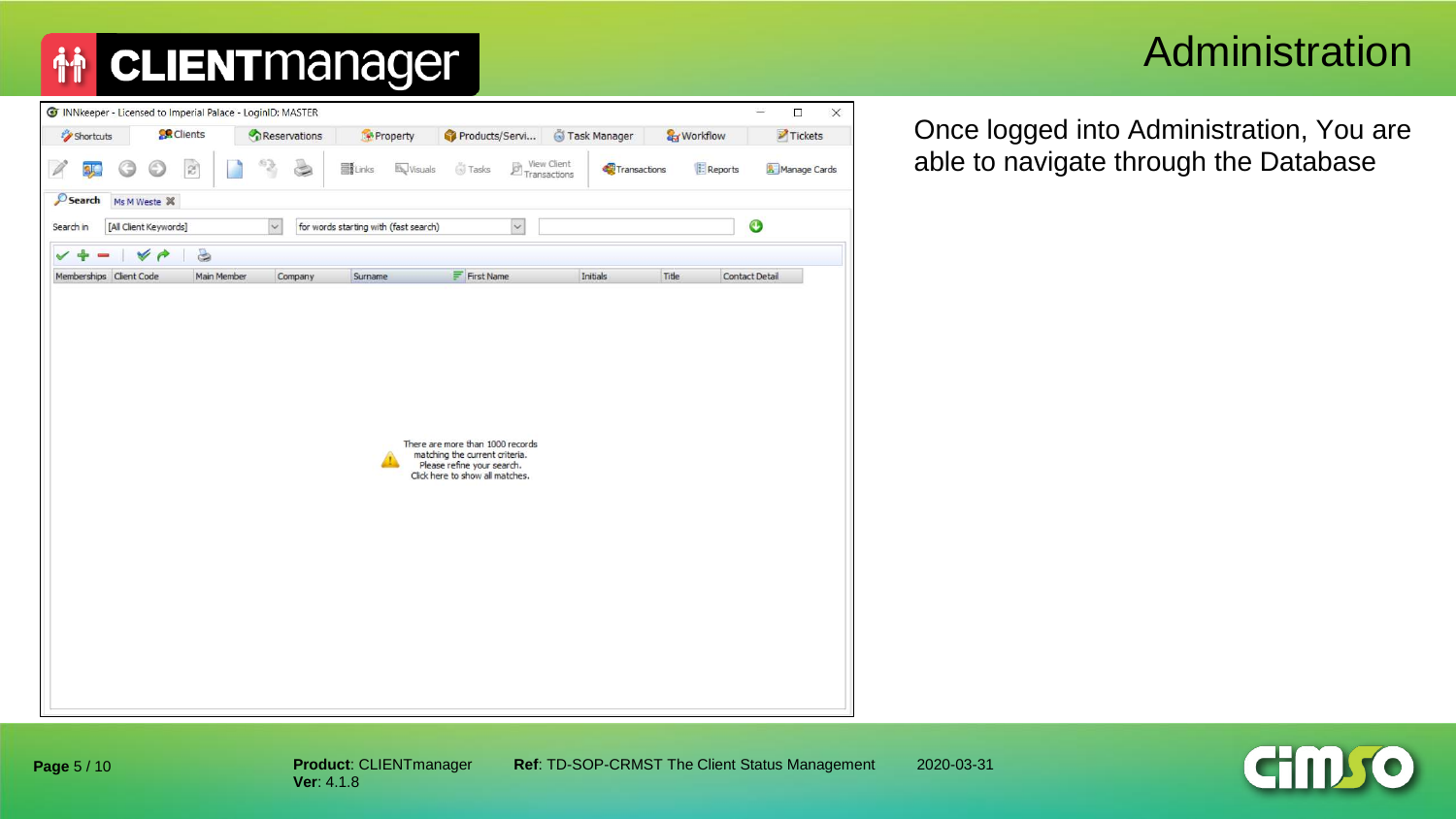## Navigation: The Status Linking

|                         |                                         | G INNkeeper - Licensed to Imperial Palace - LoginID: MASTER |                                                       |                                   |                             |                                  |                    | $\Box$<br>$\times$<br>$\overline{\phantom{a}}$ |
|-------------------------|-----------------------------------------|-------------------------------------------------------------|-------------------------------------------------------|-----------------------------------|-----------------------------|----------------------------------|--------------------|------------------------------------------------|
| Shortcuts               |                                         | <b>Clients</b>                                              | Reservations                                          | Property                          | Products/Services           | Task Manager                     |                    | $\blacktriangleright$ Tickets                  |
| <b>By</b>               | $_{\mathord{\odot}}$                    | $\overline{c}$                                              | ò<br><b>EBLinks</b>                                   | <b>Tasks</b><br><b>By</b> Visuals | View Client<br>Transactions | Transactions                     | <b>E</b> Reports   | Manage Cards                                   |
| Search<br>Search in     | $\overline{2}$<br>[All Client Keywords] |                                                             | for words starting with (fast search)<br>$\checkmark$ |                                   | $\checkmark$<br>weste       | 3                                |                    | $\bf{O}$                                       |
| ✓                       | $\overline{5}$<br>$\checkmark$          | 3                                                           |                                                       |                                   |                             |                                  |                    |                                                |
| Memberships Client Code |                                         | Main Member                                                 | Surname                                               | First Name                        | Initials                    | Company                          | $\triangleq$ Title | Contact Detail                                 |
|                         | <b>NWFA0001</b>                         | [MAIN]                                                      |                                                       |                                   |                             |                                  |                    |                                                |
|                         | <b>STRY0002</b>                         | [MAIN]                                                      | Strydom                                               | Dirk                              | D                           |                                  | Mr                 |                                                |
|                         | ROSE0006                                | [MAIN]                                                      | Rosenstein                                            | Charles                           | С                           | Raubex                           | Mr                 |                                                |
|                         | <b>RRWE0002</b>                         | [MAIN]                                                      | Weste                                                 | Samnuel                           | $\boxed{S}$                 | Rayne Of Talent                  | Dr                 | drsweste@gmail.co                              |
| <b>97A</b>              | WEST0003                                | <b>[MAIN]</b><br>[MAIN]                                     | weste                                                 | Mikado                            | Σ<br>R                      | Rayne Of Talent<br>Weste Travels | <b>MS</b>          | 0762781176                                     |
|                         | <b>WTRA0005</b>                         |                                                             | $\overline{4}$<br>Weste                               | Rayne                             |                             |                                  | Ms                 | keishiar@cimso.com                             |
|                         |                                         |                                                             |                                                       |                                   |                             |                                  |                    |                                                |
|                         |                                         |                                                             |                                                       |                                   |                             |                                  |                    |                                                |
|                         |                                         |                                                             |                                                       |                                   |                             |                                  |                    |                                                |
|                         |                                         |                                                             |                                                       |                                   |                             |                                  |                    |                                                |
|                         |                                         |                                                             |                                                       |                                   |                             |                                  |                    |                                                |
|                         |                                         |                                                             |                                                       |                                   |                             |                                  |                    |                                                |
|                         |                                         |                                                             |                                                       |                                   |                             |                                  |                    |                                                |
|                         |                                         |                                                             |                                                       |                                   |                             |                                  |                    |                                                |

Navigation: The Client Profile – Status Linking

- ❶ **Clients** tab
- ❷ **Search** tab
- ❸ **Fast-Search**: type in the surname of the required profile
- **4** Locate & Select: select to highlight the required profile ❺ Select the **Accept** (double blue & green tick glyph)

**Product**: CLIENTmanager **Ref**: TD-SOP-CRMST The Client Status Management 2020-03-31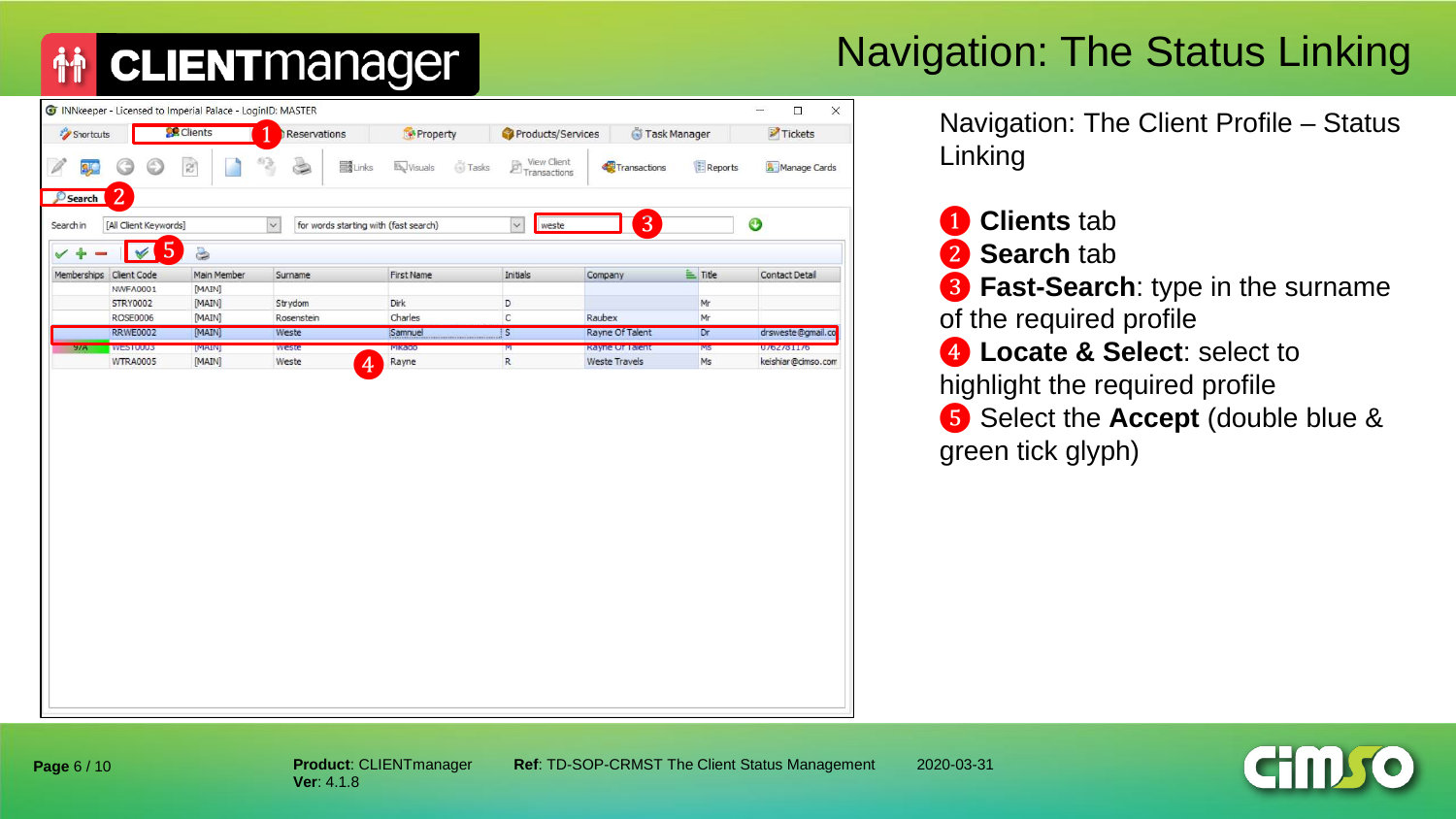## The Client Profile: Status Linking

| <b>View Client</b><br>4<br>$\mathbf{a}$<br>Transactions<br>€<br><b>BLinks</b><br><b>Tasks</b><br><b>Reports</b><br>Transactions<br>Manage Cards<br>85<br>$\bigcirc$<br>als<br>$\overline{2}$<br>Dr S Weste $\%$<br>Search<br>$\mathcal{D}$<br>$\div$<br>$\sim$<br>P<br>£<br><b>RRWE0002</b><br>Dr<br>Employer<br>Rayne Of Talent<br>Client Code<br>Weste<br>Title<br>$\checkmark$<br>Surname<br>÷V<br>$\mathcal{P}$<br>S<br>M<br>Samnuel<br>Male<br>Designation Traveling Doctor<br>Member No<br><b>First Name</b><br>Gender<br>P<br>G<br>$\mathscr{D} \times$<br>Sam<br><b>Birth Date</b><br>5 Apr 1955<br>ID/Passport<br>Given Name<br>Greeting<br>Dear Dr S Weste<br>Ý<br>Romania<br>Nationality<br>$\checkmark$<br>English<br>Mailing<br>Dr S Weste<br>Reference<br>Language<br>$\checkmark$<br>$\checkmark$<br>Detail<br>Client Financial<br>Identification<br>Custom Fields<br><b>Client Notes</b><br><b>Client Messages</b><br><b>Client Preferences</b><br>Memberships<br>Dependants<br>Documents<br>S<br>n<br>Number/Address<br>Priority<br><b>Access Restriction</b><br>Description<br><b>Statuses</b><br>Type<br>c<br><b>5</b> Average Access Hiding<br>drsweste@gmail.com<br>E-mail<br>Private email<br>Ê.<br>5 Average Access Hiding<br>Cell<br>Direct Cell<br>0821234567<br><br>3<br>Statuses<br>Addresses<br>Contacts<br>Remarks<br>kings<br><b>Tickets For Client</b><br><b>Waiting List</b><br>Contracts<br>Property<br>Status detail<br>Status<br>Associated date | Shortcuts | <b>CR</b> Clients | Щ | Reservations | Property | Products/Services | Task Manager | Tickets |
|-------------------------------------------------------------------------------------------------------------------------------------------------------------------------------------------------------------------------------------------------------------------------------------------------------------------------------------------------------------------------------------------------------------------------------------------------------------------------------------------------------------------------------------------------------------------------------------------------------------------------------------------------------------------------------------------------------------------------------------------------------------------------------------------------------------------------------------------------------------------------------------------------------------------------------------------------------------------------------------------------------------------------------------------------------------------------------------------------------------------------------------------------------------------------------------------------------------------------------------------------------------------------------------------------------------------------------------------------------------------------------------------------------------------------------------------------------------------------------------|-----------|-------------------|---|--------------|----------|-------------------|--------------|---------|
|                                                                                                                                                                                                                                                                                                                                                                                                                                                                                                                                                                                                                                                                                                                                                                                                                                                                                                                                                                                                                                                                                                                                                                                                                                                                                                                                                                                                                                                                                     |           |                   |   |              |          |                   |              |         |
|                                                                                                                                                                                                                                                                                                                                                                                                                                                                                                                                                                                                                                                                                                                                                                                                                                                                                                                                                                                                                                                                                                                                                                                                                                                                                                                                                                                                                                                                                     |           |                   |   |              |          |                   |              |         |
|                                                                                                                                                                                                                                                                                                                                                                                                                                                                                                                                                                                                                                                                                                                                                                                                                                                                                                                                                                                                                                                                                                                                                                                                                                                                                                                                                                                                                                                                                     |           |                   |   |              |          |                   |              |         |
|                                                                                                                                                                                                                                                                                                                                                                                                                                                                                                                                                                                                                                                                                                                                                                                                                                                                                                                                                                                                                                                                                                                                                                                                                                                                                                                                                                                                                                                                                     |           |                   |   |              |          |                   |              |         |
|                                                                                                                                                                                                                                                                                                                                                                                                                                                                                                                                                                                                                                                                                                                                                                                                                                                                                                                                                                                                                                                                                                                                                                                                                                                                                                                                                                                                                                                                                     |           |                   |   |              |          |                   |              |         |
|                                                                                                                                                                                                                                                                                                                                                                                                                                                                                                                                                                                                                                                                                                                                                                                                                                                                                                                                                                                                                                                                                                                                                                                                                                                                                                                                                                                                                                                                                     |           |                   |   |              |          |                   |              |         |
|                                                                                                                                                                                                                                                                                                                                                                                                                                                                                                                                                                                                                                                                                                                                                                                                                                                                                                                                                                                                                                                                                                                                                                                                                                                                                                                                                                                                                                                                                     |           |                   |   |              |          |                   |              |         |
|                                                                                                                                                                                                                                                                                                                                                                                                                                                                                                                                                                                                                                                                                                                                                                                                                                                                                                                                                                                                                                                                                                                                                                                                                                                                                                                                                                                                                                                                                     |           |                   |   |              |          |                   |              |         |
|                                                                                                                                                                                                                                                                                                                                                                                                                                                                                                                                                                                                                                                                                                                                                                                                                                                                                                                                                                                                                                                                                                                                                                                                                                                                                                                                                                                                                                                                                     |           |                   |   |              |          |                   |              |         |
|                                                                                                                                                                                                                                                                                                                                                                                                                                                                                                                                                                                                                                                                                                                                                                                                                                                                                                                                                                                                                                                                                                                                                                                                                                                                                                                                                                                                                                                                                     |           |                   |   |              |          |                   |              |         |
|                                                                                                                                                                                                                                                                                                                                                                                                                                                                                                                                                                                                                                                                                                                                                                                                                                                                                                                                                                                                                                                                                                                                                                                                                                                                                                                                                                                                                                                                                     |           |                   |   |              |          |                   |              |         |
|                                                                                                                                                                                                                                                                                                                                                                                                                                                                                                                                                                                                                                                                                                                                                                                                                                                                                                                                                                                                                                                                                                                                                                                                                                                                                                                                                                                                                                                                                     |           |                   |   |              |          |                   |              |         |
|                                                                                                                                                                                                                                                                                                                                                                                                                                                                                                                                                                                                                                                                                                                                                                                                                                                                                                                                                                                                                                                                                                                                                                                                                                                                                                                                                                                                                                                                                     |           |                   |   |              |          |                   |              |         |
|                                                                                                                                                                                                                                                                                                                                                                                                                                                                                                                                                                                                                                                                                                                                                                                                                                                                                                                                                                                                                                                                                                                                                                                                                                                                                                                                                                                                                                                                                     |           |                   |   |              |          |                   |              |         |
|                                                                                                                                                                                                                                                                                                                                                                                                                                                                                                                                                                                                                                                                                                                                                                                                                                                                                                                                                                                                                                                                                                                                                                                                                                                                                                                                                                                                                                                                                     |           |                   |   |              |          |                   |              |         |
|                                                                                                                                                                                                                                                                                                                                                                                                                                                                                                                                                                                                                                                                                                                                                                                                                                                                                                                                                                                                                                                                                                                                                                                                                                                                                                                                                                                                                                                                                     |           |                   |   |              |          |                   |              |         |
|                                                                                                                                                                                                                                                                                                                                                                                                                                                                                                                                                                                                                                                                                                                                                                                                                                                                                                                                                                                                                                                                                                                                                                                                                                                                                                                                                                                                                                                                                     |           |                   |   |              |          |                   |              |         |
|                                                                                                                                                                                                                                                                                                                                                                                                                                                                                                                                                                                                                                                                                                                                                                                                                                                                                                                                                                                                                                                                                                                                                                                                                                                                                                                                                                                                                                                                                     |           |                   |   |              |          |                   |              |         |

The Client Profile: Status Linking



❸ Select the **Statuses** subtab; this is to check that if we have or do not have any statuses linked to the profile ❹ Select the **Links** button



**Product**: CLIENTmanager **Ref**: TD-SOP-CRMST The Client Status Management 2020-03-31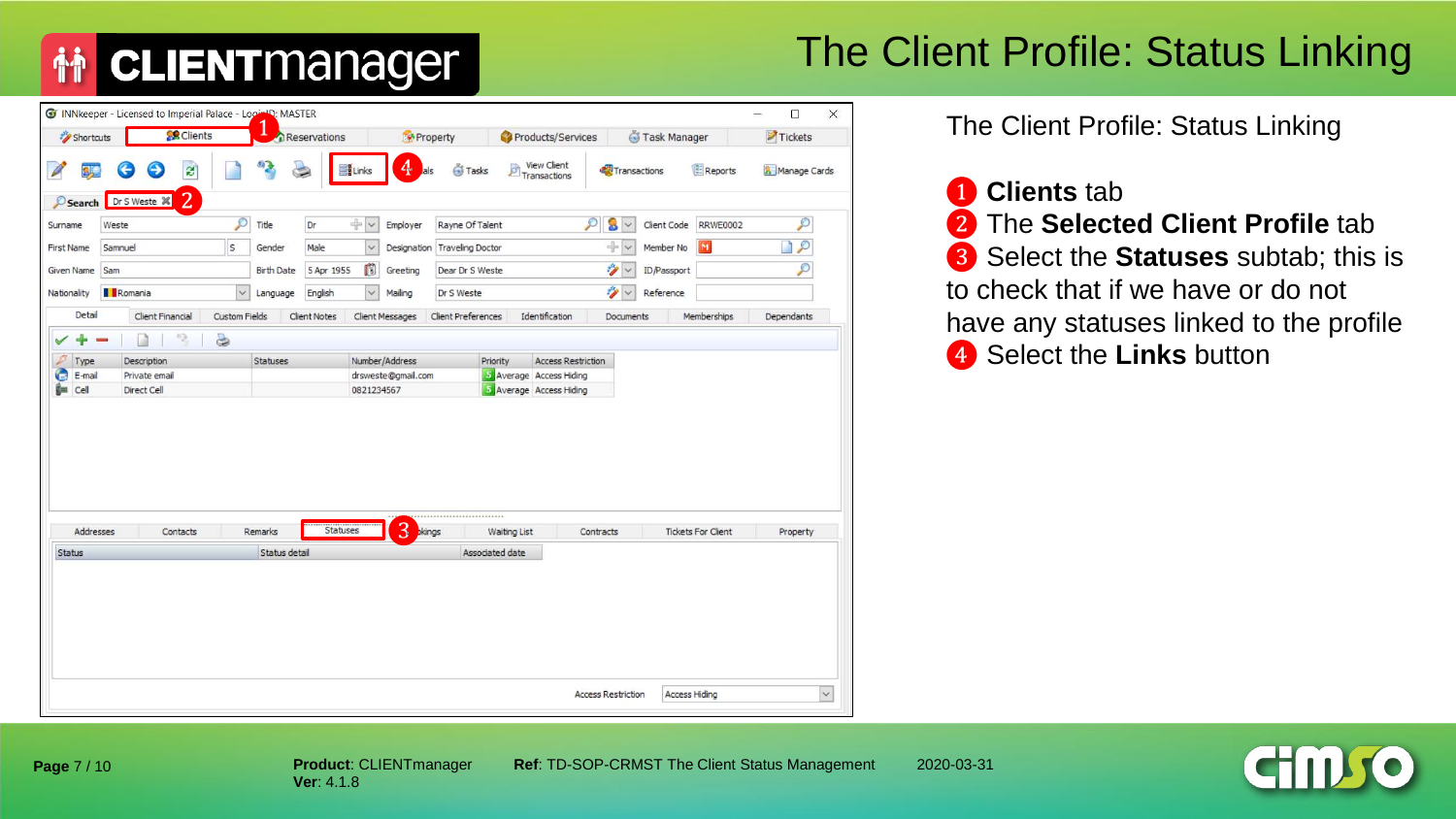# **CLIENT** manager

## The Client Profile: Status Linking

| C Client links for Dr S Weste (RRRRWE0002)   |                      |                      |                           |                        |         |                             |                                       | $\Box$         | $\times$<br>5 |
|----------------------------------------------|----------------------|----------------------|---------------------------|------------------------|---------|-----------------------------|---------------------------------------|----------------|---------------|
| Make Client<br>Available Online              |                      |                      |                           |                        |         |                             |                                       |                |               |
| <b>Client Status Links</b><br>$\overline{2}$ | <b>Mass Statuses</b> |                      | <b>Staff Member Links</b> |                        |         | Linked Memberships          |                                       |                |               |
|                                              |                      |                      |                           |                        | $\land$ | <b>Client Statuses</b>      |                                       |                |               |
| <b>B</b><br>a<br><b>County</b>               |                      |                      |                           |                        |         | <b>DEBTOR Debtor</b>        |                                       |                |               |
| Status                                       |                      | <b>Status Detail</b> |                           | <b>Associated Date</b> |         | <b>DRCTRL Debtors</b>       |                                       | $\overline{4}$ |               |
| DEB Debtor                                   |                      |                      |                           |                        |         | <b>GOLFER Golfer Status</b> |                                       |                |               |
| <b>DEBBK</b> Booking Debtor                  |                      |                      |                           |                        |         |                             | TOUROP 10 Tour Operators 10% Discount |                |               |
| DEBBKDPR Booking Debtor (Departed)           |                      |                      |                           |                        |         | <b>TRAIN Training</b>       |                                       |                |               |
| DEBBKIN Booking Debtor (In House)            |                      |                      |                           |                        |         |                             |                                       |                |               |
| DEBTRADE Trade Debtor                        |                      |                      |                           |                        |         |                             |                                       |                |               |
| APPDEB Approved Debtors                      |                      |                      |                           |                        |         |                             |                                       |                |               |
| <b>CRED</b> Creditor                         |                      |                      |                           |                        |         |                             |                                       |                |               |
| O MEMBER Membership Status                   |                      |                      |                           |                        |         |                             |                                       |                |               |
| MEMACT Active Member                         |                      |                      |                           |                        |         |                             |                                       |                |               |
| MEMINACT Inactive Member                     |                      |                      |                           |                        |         |                             |                                       |                |               |
| MEMPR Prospective Member                     |                      |                      |                           |                        |         |                             |                                       |                |               |
| <b>V</b> TRAIN Training                      |                      |                      |                           |                        |         |                             |                                       |                |               |
| MEMSTAT Member Status                        |                      |                      |                           |                        |         |                             |                                       |                |               |
| MEMAPPLY Member Application                  |                      |                      |                           |                        |         |                             |                                       |                |               |
| NOCREDIT No Credit                           |                      |                      |                           |                        |         |                             |                                       |                |               |
| <b>CREDITOR Creditor</b>                     |                      |                      |                           |                        |         |                             |                                       |                |               |
| DEBTOR Debtor                                |                      |                      |                           |                        |         |                             |                                       |                |               |
| AGENT Bookings Agent                         |                      |                      |                           |                        |         |                             |                                       |                |               |
| <b>BLACKLST Black Listed</b>                 |                      |                      |                           |                        |         |                             |                                       |                |               |
| NOTINUSE Not In Use                          |                      |                      |                           |                        |         |                             |                                       |                |               |
| □ √ TOUROP Tour Operator                     |                      |                      |                           |                        |         |                             |                                       |                |               |
| TOUROP 10 Tour Operators 10% Discount        |                      |                      |                           |                        |         |                             |                                       |                |               |
| FUINC Fully Indusive Rate                    |                      |                      |                           |                        |         |                             |                                       |                |               |
| <b>El V GOLFER Golfer Status</b>             |                      | 3                    |                           |                        |         |                             |                                       |                |               |
| TSCCAT1 Tournament Category 1                |                      |                      |                           |                        |         |                             |                                       |                |               |
| TSCCAT2 Tournament Category 2                |                      |                      |                           |                        |         |                             |                                       |                |               |
| TSCSERV Tournament Service                   |                      |                      |                           |                        |         |                             |                                       |                |               |
| E INTERNET Internet Profile                  |                      |                      |                           |                        |         |                             |                                       |                |               |
| EXPEDIA Expedia created client               |                      |                      |                           |                        |         |                             |                                       |                |               |
| JWSG JW Special Geust                        |                      |                      |                           |                        |         |                             |                                       |                |               |
| OWNER Timeshare owner                        |                      |                      |                           |                        |         |                             |                                       |                |               |
| <b>C. Teans</b>                              |                      |                      |                           |                        |         |                             |                                       |                |               |
|                                              | $\mathcal{D}_{t}$    |                      |                           |                        |         |                             |                                       |                |               |

The Client Profile: Status Linking

**1** Clients Links For window ❷ **Client Status Links** tab ❸ **Locate & Select**: select and check the boxes. This will add the statuses to the Client Statuses grid located on the right

**4** Client Statuses grid: you will see the statuses you add to the profile in this grid ❺ Select the **Close** (x glyph) to close the window

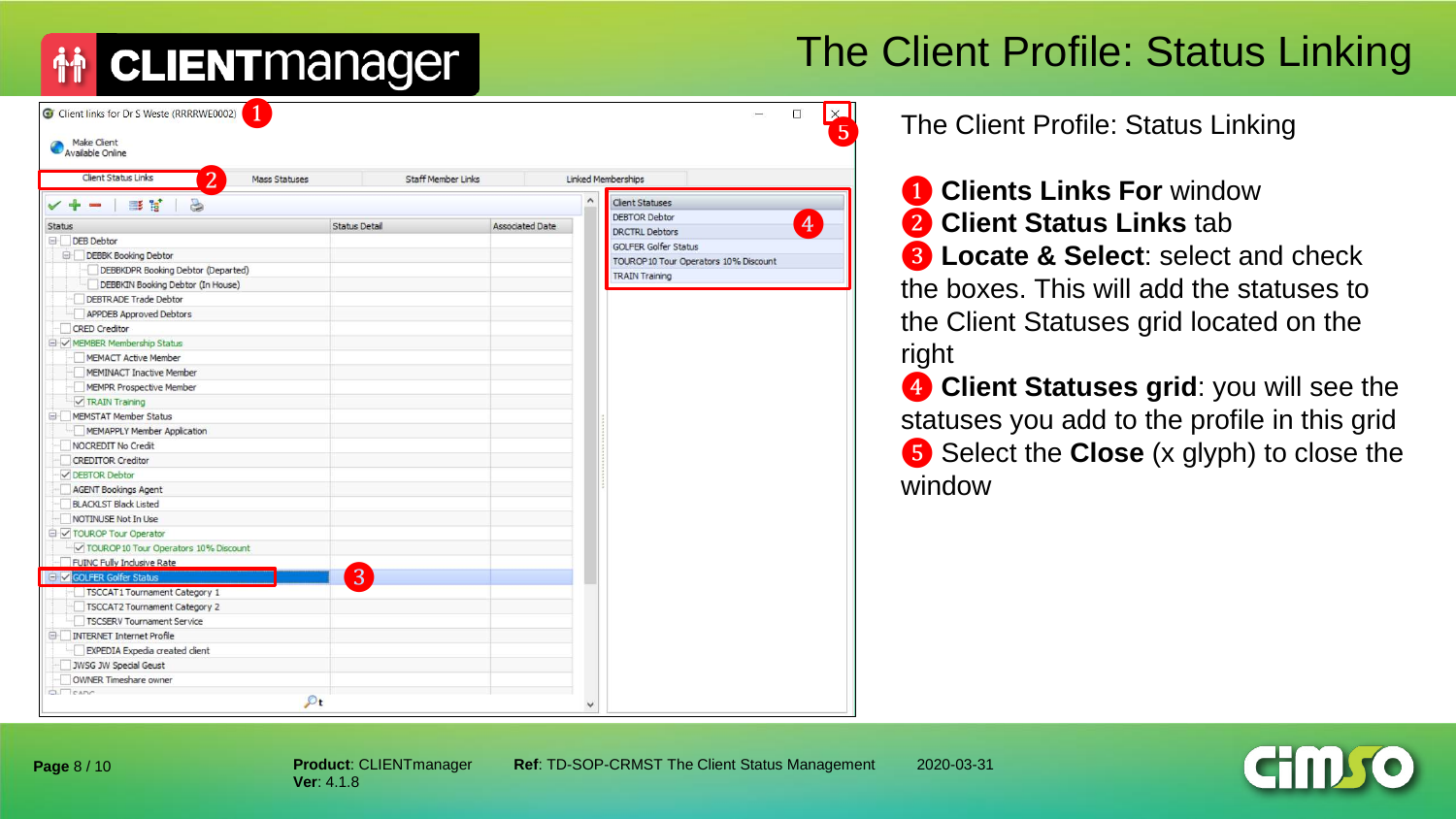## The Client Profile: Status Linking

| Shortcuts                                            | <b>CR</b> Clients                     |                      |                   | Reservations           | Property               |                              | Products/Services                  |                   | Task Manager |                           | Tickets                  |
|------------------------------------------------------|---------------------------------------|----------------------|-------------------|------------------------|------------------------|------------------------------|------------------------------------|-------------------|--------------|---------------------------|--------------------------|
| 85                                                   | ø<br>Θ                                |                      | $\mathbf{a}$      | Links<br>$\Rightarrow$ | Visuals                | <b>Tasks</b>                 | <b>View Client</b><br>Transactions | Transactions      |              | <b>Reports</b>            | Manage Cards             |
|                                                      | 2<br>Search Dr S Weste &              |                      |                   |                        |                        |                              |                                    |                   |              |                           |                          |
| Surname                                              | Weste                                 | O                    | Title             | ÷v<br>Dr               | Employer               | Rayne Of Talent              |                                    | ₽<br>$\sim$       | Client Code  | <b>RRWE0002</b>           | $\mathcal{P}$            |
| <b>First Name</b>                                    | Samnuel                               | S                    | Gender            | Male                   | $\checkmark$           | Designation Traveling Doctor |                                    | ÷v                | Member No    |                           | $\overline{\mathcal{P}}$ |
| Given Name                                           | Sam                                   |                      | <b>Birth Date</b> | 5 Apr 1955             | G<br>Greeting          | Dear Dr S Weste              |                                    | Ŷ<br>$\vee$       | ID/Passport  |                           | $\mathcal{P}$            |
| Nationality                                          | Romania                               | $\check{~}$          | Language          | English                | Mailing<br>$\check{ }$ | Dr S Weste                   |                                    | Ŷ<br>$\checkmark$ | Reference    |                           |                          |
| Detail                                               | Client Financial                      | <b>Custom Fields</b> |                   | <b>Client Notes</b>    | Client Messages        | <b>Client Preferences</b>    | Identification                     | Documents         |              | Memberships               | Dependants               |
|                                                      | 3<br>12                               | è                    |                   |                        |                        |                              |                                    |                   |              |                           |                          |
| Type                                                 | Description                           |                      | <b>Statuses</b>   |                        | Number/Address         | Priority                     | <b>Access Restriction</b>          |                   |              |                           |                          |
| O<br>E-mail                                          | Private email                         |                      |                   |                        | drsweste@gmail.com     |                              | Average Access Hiding              |                   |              |                           |                          |
|                                                      |                                       |                      |                   |                        |                        |                              |                                    |                   |              |                           |                          |
| Cell                                                 | Direct Cell                           |                      |                   |                        | 0821234567             |                              | 5 Average Access Hiding            |                   |              |                           |                          |
|                                                      |                                       |                      |                   | Statuses               | 4                      |                              |                                    |                   |              |                           |                          |
| Addresses                                            | Contacts                              |                      | Remarks           |                        | ookings                |                              | <b>Waiting List</b>                | Contracts         |              | <b>Tickets For Client</b> | Property                 |
|                                                      |                                       |                      | Status detail     |                        |                        | Associated date              |                                    |                   |              |                           |                          |
|                                                      |                                       |                      |                   |                        |                        |                              |                                    |                   |              |                           |                          |
| <b>DRCTRL Debtors</b><br><b>GOLFER Golfer Status</b> |                                       |                      |                   |                        |                        |                              |                                    |                   |              |                           |                          |
| <b>DEBTOR Debtor</b>                                 | TOUROP 10 Tour Operators 10% Discount |                      |                   |                        |                        |                              |                                    |                   |              |                           |                          |
| 饇<br><b>Status</b><br><b>TRAIN Training</b>          |                                       |                      |                   |                        |                        |                              |                                    |                   |              |                           |                          |
|                                                      |                                       |                      |                   |                        |                        |                              |                                    |                   |              |                           |                          |

The Client Profile: Status Linking



❸ **Detail** subtab

**4** Select the **Statuses** subtab: we are now able to see the Statuses we have just added to the profile